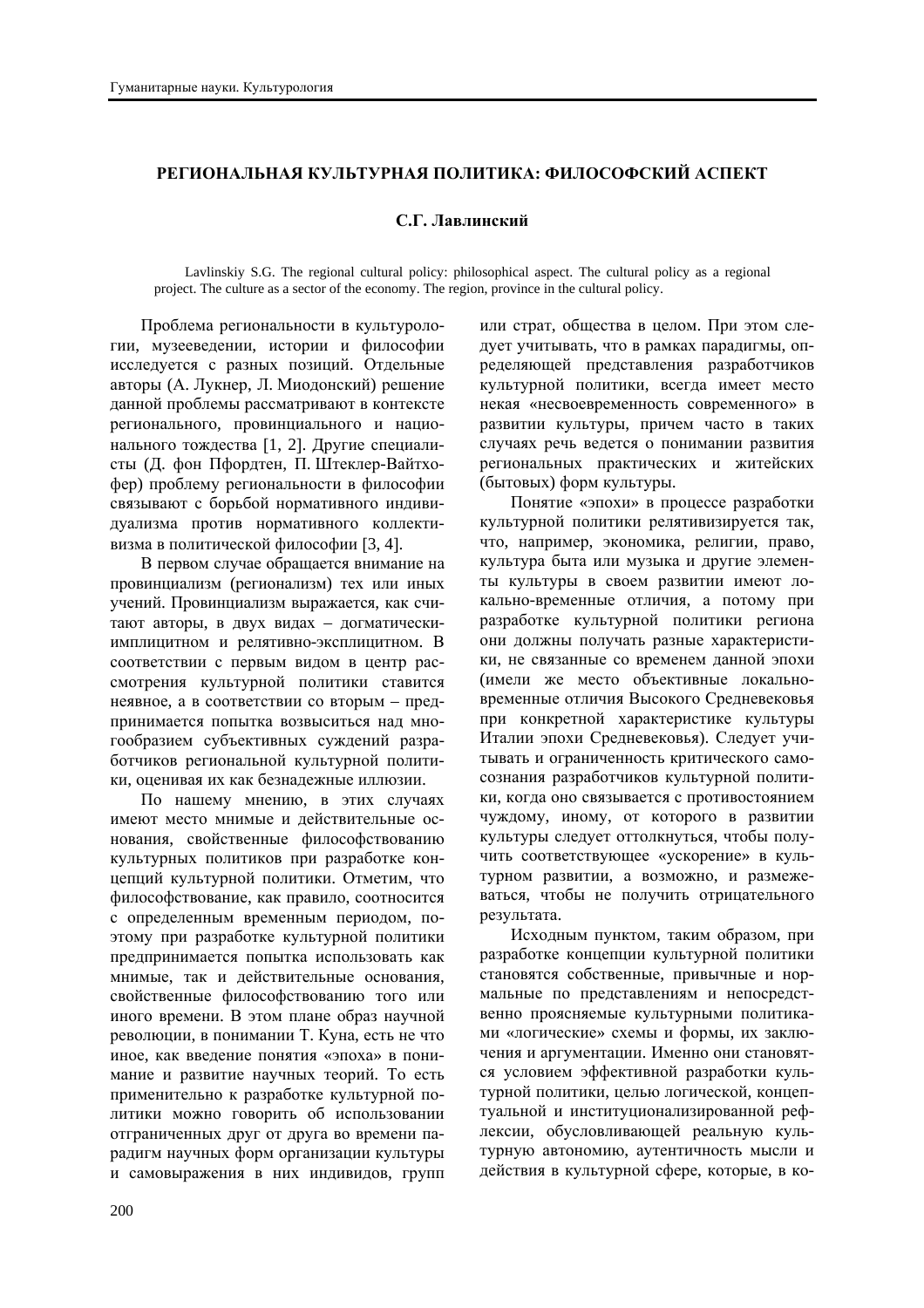нечном счете, определяют коммуникативные и кооперативные контакты между культурами. В этом случае речь ведется «о нас самих», о нашем понимании не только жизненного порядка и его установлений, но и об их культурном предназначении в развитии социума.

Немаловажное значение имеет и соотношение региональных отличий с philosophia perennis, т. е. с универсумом, над региональным человеческим миром культуры. Культурная политика региона рассматривается в каждом отдельном случае как сверхрегиональный проект и потому понимается как конкретное разумное развитие культурной практики в стремлении решить и общие для всего человечества проблемы. Речь идет о том, что многообразие исторических и национальных форм культуры не должно оставаться лишь музейной витриной человечества: история человеческой культуры принадлежит всем, а поэтому она всегда должна актуально присутствовать и в философствовании при разработке культурной политики. В любом случае следует выделять общие, надрегиональные идеи, оценивая региональные идеи развития культуры с общих, общечеловеческих и общих для нелостной философии позиций. В то же время следует иметь в виду, что региональный подход к разработке культурной политики несет в себе риторический и идеологический заряд, способный подменить научный подход к разработке культурной политики подходом, базирующемся на популистской или элитарной, а возможно, и псевдонаучной вере.

Рассматривая категорию «регионализм» в контексте региональной и провинциальной идентичности, регионализм следует отделять от провинциализма. Регионализм не может быть провинциальным и речь об этом здесь ведется не только с позиций терминологических различий. Во-первых, провинция (периферия) отделена от центра, и она автономна, националистична; во-вторых, региональная идентичность возможна только тогда, когда она выходит за собственные пределы; наконец, она мыслима лишь на межрегиональном уровне через сопоставление на основе коммуникативных связей и отношений с другими аналогичными регионами.

В условиях глобализации следует вести речь о регионализме, принимая во внимание наличие «национальных государств» (Бретань, Шотландия, Южный Тироль, Грузия, Украина, Беларусь и др.), которые можно представить как выражение провинциализма и национализма. В этой связи обращение к общему прошлому в культуре (программы создания и охраны памятников истории и культуры, местные музеи, забота о сохранении диалектов и топономии и т. п.) оценивается аналогично. В то же время провинциальный и региональный контексты трудно разделить. Развитие социума в рамках региона требует внимания к многообразию культурных образцов, не замыкающихся в локальных пределах. Поэтому в культурной политике следует противостоять призывам «оставить все, как прежде», а также попыткам релятивизации ценностей, поскольку тот, кто пытается вести застывшую местную жизнь, легко превращает необходимость в добродетель, а затем пытается убедить себя и других, что его зависимость причастна к высшему порядку.

На наш взгляд, к провинциализму следует относить тех, кто отделяет себя от всего внешнего и не признает того, что разрыв между периферией и крупными мегаполисами абсолютен и его вряд ли удастся когда-либо снять. Поэтому философствование о народности и укорененности в «народной почве» необходимо вести тактично, оставив в покое само существование народной культуры, поскольку «народная культура» пребывает «дома» в своих носителях и поселяется, в том числе и в мегаполисах, а не обитает только в провинции. В этом плане провинционализм и регионализм противоположны друг другу.

Идеальный тип культурного политикарегионалиста нам видится в его доверии к диалектике аутентичности, которая состоит в том, что своеобразие и особенности региона выражаются существенным образом на основе определенных условий и возможностей освоения прошлого. В особенностях культуры регионалист видит и случайные признаки, которые свидетельствуют не о чем ином, как о своеобразных проявлениях, не имеющих ничего значимого для настоящего или для формирования тождества, учитывающего особенности других регионов. В этой связи консервирование культурных ценностей нам представляется более чем сомнительным.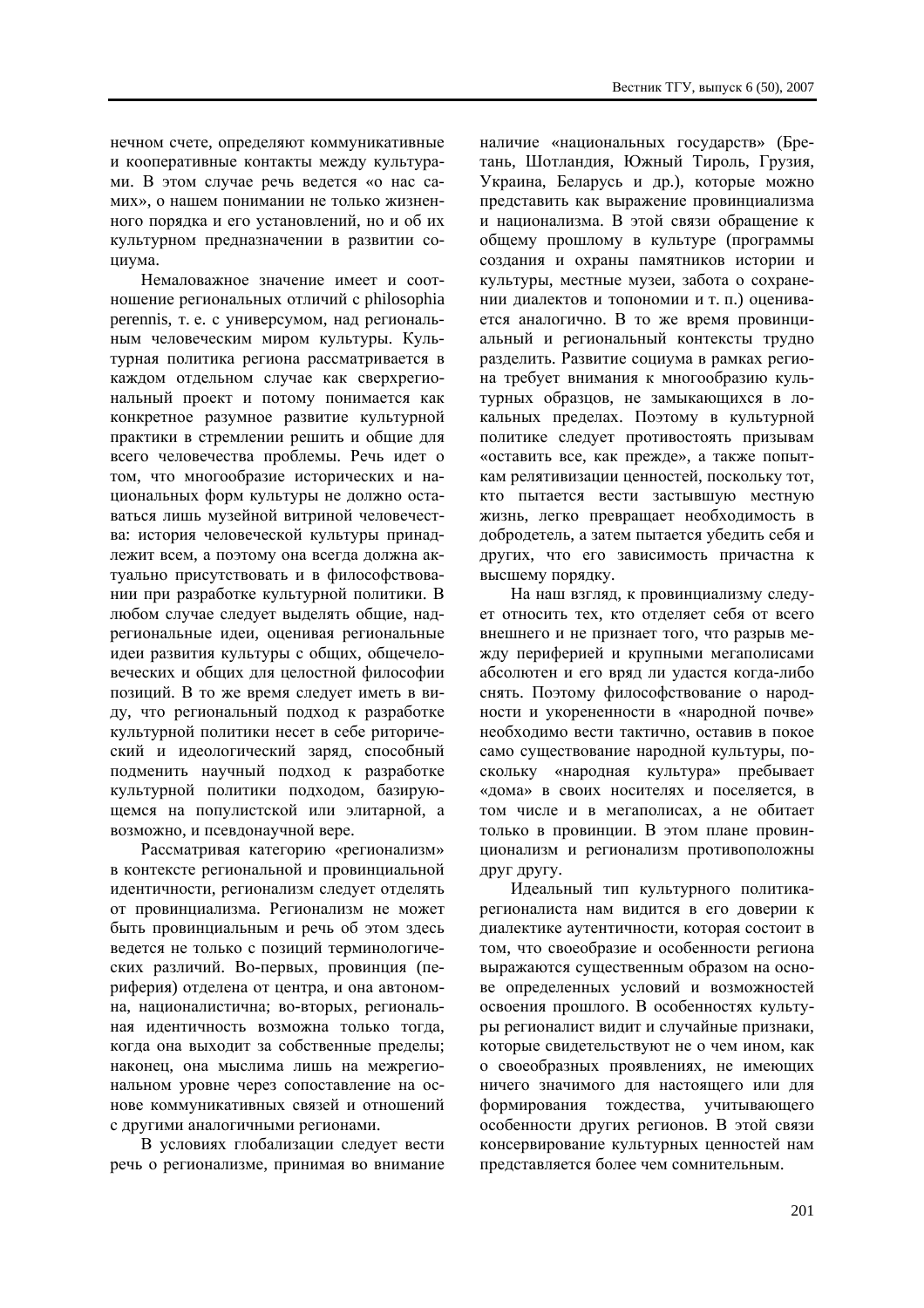Различие между регионализмом и провинционализмом наиболее ярко проявляется в «коллективном тождестве», сущность которого следует рассматривать в противопоставлении подвижной региональной и неподвижной провинциальной (национальной) идентичности. Еще Гегель подчеркивал, что тождество (идентичность), т. е. самость человека, есть отношение, в котором «Я» может конституировать себя лишь посредством «Другого». «Другой» предстает «Я» как «знакомый» или «чужак». В первом случае тождество конституируется путем «понимания» еще не узнанного «Другого» и сближения с ним, как утверждал Гадамер, через «смешение горизонтов».

В этом случае история культуры имеет открытый характер, а потому и легко расстается с мифами и также легко усваивает новые культурные нормы. В этой связи регионализм предстает как плюрализм, в котором имеется более богатый спектр выбора альтернатив для дальнейшего развития культуры региона, регионального сообщества в целом. Во втором случае «Другой» конституируется как «чужак». «Другой» - «чужак» через отграничения конституирует замкнутую самость, тем самым, консервирует свой образ как «чужака». Но следует иметь в виду, что только в понимании открывается чужое и в отношении к этому чужому – собственная индивидуальность (в том числе и региона). Познание особенностей и индивидуальности региона осуществляется через понимание, различающее типическое в индивидуальном, тогла как индивидуальное следует рассматривать как особенное, т. е. типическое явление всеобщего

Исследователи сосредотачивают свое внимание на выделении идеальных типов (по М. Веберу), свидетельствующих о наличии в философской мысли Нового времени дуализма в понимании политического строя современных европейских государств: либерализма – идея «общественного договора», обоснованная Т. Гобсом, Ж.-Ж. Руссо, и абсолютизма (консерватизма, тоталитаризма, коммунитаризма и республиканизма), которые рассматриваются как «нормативный индивидуализм» и «нормативный коллективизм». В настоящее время теоретический спектр рассмотрения проблемы тяготеет к нормативному индивидуализму, а коллекти-

вистская альтернатива не рассматривается всерьез, хотя и не исключаются смешанные полхолы.

Так, известный коммунитарист А. Мак-Интайр считает, что индивид не может быть изолирован от общности, в которой он живет, участвуя в создании «коллективных товаров» и оперируя «коллективными понятиями» (например, «общие блага», которыми он пользуется). Политическое госполство во всех случаях ограничено принятием политических решений в интересах общества и, хотя оно оправдано согласием индивидов, оно все же ограничивает их интересы, поэтому законы направлены на интересы индивида.

С другой стороны, например, при разработке культурной политики региона из процесса принятия важных решений, связанных с принципиальными позициями развития его культуры, исключаются те, кто заинтересован в них. Поэтому эти решения могут вступать в противоречие с их интересами и интересами других членов сообщества как его граждан. Таким образом, сохраняется дивергенция между коллективистскими и индивидуалистическими устремлениями, что ведет к сохранению разобщенности не только в коммуникащиях, но и культуре и культурной политике.

В то же время следует учитывать, что в социально-культурной сфере именно на уровне региона предоставляется возможность достичь максимального участия различных слоев населения в культурных процессах и в общественной жизни социума в целом; возможна разработка и реализация наиболее оптимального варианта управления сферой культуры с учетом региональной специфики и культурной самобытности, географических факторов, а также использования всех возможностей территории – институциональных, финансовых, материальных, человеческих и иных; на региональном уровне имеется объективная возможность осуществлять управленческие воздействия на социально-культурные процессы с учетом сочетания функционирования и развития, развития и саморазвития, управления и самоуправления и т. д. Здесь в большей степени представляется возможность ориентировать культурную политику учреждений культуры на изучение и уловлетворение культурных потребностей и интересов различных социальных страт и групп населения.